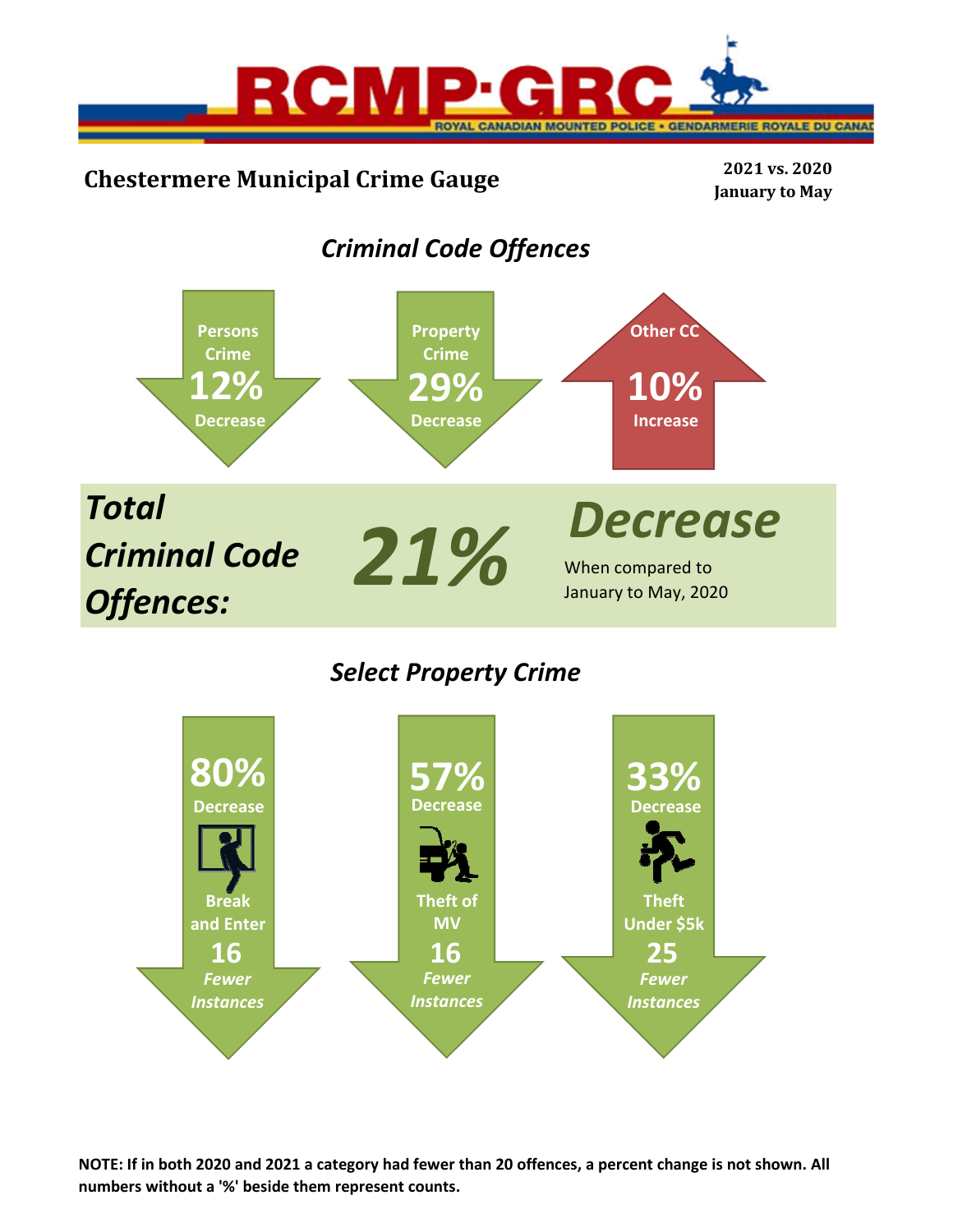## **Chestermere Municipal Detachment Crime Statistics (Actual) January to May: 2017 ‐ 2021**

| All categories contain "Attempted" and/or "Completed" |              |                |                |                |                |                |                         |                         | June 3, 2021             |        |
|-------------------------------------------------------|--------------|----------------|----------------|----------------|----------------|----------------|-------------------------|-------------------------|--------------------------|--------|
| <b>CATEGORY</b>                                       | <b>Trend</b> | 2017           | 2018           | 2019           | 2020           | 2021           | % Change<br>2017 - 2021 | % Change<br>2020 - 2021 | Avg File +/-<br>per Year |        |
| Homicides & Offences Related to Death                 |              | $\mathbf 0$    | $\pmb{0}$      | $\pmb{0}$      | $\overline{2}$ | $\mathbf{1}$   | N/A                     | $-50%$                  | 0.4                      |        |
| Robbery                                               |              | 0              | 0              | 0              | $\mathbf{1}$   | $\overline{2}$ | N/A                     | 100%                    | 0.5                      |        |
| <b>Sexual Assaults</b>                                |              | 3              | 8              | 5              | $\overline{2}$ | 3              | 0%                      | 50%                     | $-0.6$                   |        |
| <b>Other Sexual Offences</b>                          |              | 3              | 8              | $\mathbf 1$    | 4              | $\overline{2}$ | $-33%$                  | $-50%$                  | $-0.6$                   |        |
| Assault                                               |              | 36             | 35             | 37             | 29             | 20             | $-44%$                  | $-31%$                  | $-3.8$                   |        |
| Kidnapping/Hostage/Abduction                          |              | $\mathbf 0$    | $\mathbf 0$    | $\mathbf{1}$   | $\overline{2}$ | $\mathbf 0$    | N/A                     | $-100%$                 | 0.2                      |        |
| Extortion                                             |              | $\mathbf 1$    | 0              | $\overline{2}$ | 0              | 0              | $-100%$                 | N/A                     | $-0.2$                   |        |
| <b>Criminal Harassment</b>                            |              | $\overline{7}$ | $\overline{7}$ | 17             | 12             | 17             | 143%                    | 42%                     | 2.5                      |        |
| <b>Uttering Threats</b>                               |              | 11             | 25             | 18             | 21             | 19             | 73%                     | $-10%$                  | 1.2                      |        |
| <b>TOTAL PERSONS</b>                                  |              | 61             | 83             | 81             | 73             | 64             | 5%                      | $-12%$                  | $-0.4$                   |        |
| Break & Enter                                         |              | 23             | 20             | 24             | 20             | 4              | -83%                    | $-80%$                  | $-3.8$                   |        |
| Theft of Motor Vehicle                                |              | 28             | 43             | 18             | 28             | 12             | $-57%$                  | $-57%$                  | $-4.7$                   |        |
| Theft Over \$5,000                                    |              | 8              | 6              | 6              | 5              | 3              | $-63%$                  | $-40%$                  | $-1.1$                   |        |
| Theft Under \$5,000                                   |              | 114            | 114            | 83             | 76             | 51             | $-55%$                  | $-33%$                  | $-16.4$                  |        |
| Possn Stn Goods                                       |              |                | 26             | 45             | 38             | 17             | 10                      | $-62%$                  | $-41%$                   | $-6.0$ |
| Fraud                                                 |              | 37             | 37             | 35             | 29             | 26             | $-30%$                  | $-10%$                  | $-3.0$                   |        |
| Arson                                                 |              | $\overline{2}$ | $\mathbf{1}$   | $\mathbf 0$    | 0              | $\mathbf{1}$   | $-50%$                  | N/A                     | $-0.3$                   |        |
| Mischief - Damage To Property                         |              | $\pmb{0}$      | 0              | $\mathbf{1}$   | 40             | 35             | N/A                     | $-13%$                  | 11.0                     |        |
| Mischief - Other                                      |              | 63             | 80             | 55             | 18             | 24             | $-62%$                  | 33%                     | $-14.0$                  |        |
| <b>TOTAL PROPERTY</b>                                 |              | 301            | 346            | 260            | 233            | 166            | $-45%$                  | $-29%$                  | $-38.3$                  |        |
| <b>Offensive Weapons</b>                              |              | 9              | 6              | 10             | 5              | 4              | -56%                    | $-20%$                  | $-1.1$                   |        |
| Disturbing the peace                                  |              | 19             | 16             | 17             | 17             | 9              | $-53%$                  | $-47%$                  | $-1.9$                   |        |
| Fail to Comply & Breaches                             |              | 21             | 26             | 47             | 5              | 19             | $-10%$                  | 280%                    | $-2.5$                   |        |
| OTHER CRIMINAL CODE                                   |              | 16             | 16             | 21             | 12             | 11             | $-31%$                  | $-8%$                   | $-1.4$                   |        |
| TOTAL OTHER CRIMINAL CODE                             |              | 65             | 64             | 95             | 39             | 43             | $-34%$                  | 10%                     | $-6.9$                   |        |
| TOTAL CRIMINAL CODE                                   |              | 427            | 493            | 436            | 345            | 273            | $-36%$                  | $-21%$                  | $-45.6$                  |        |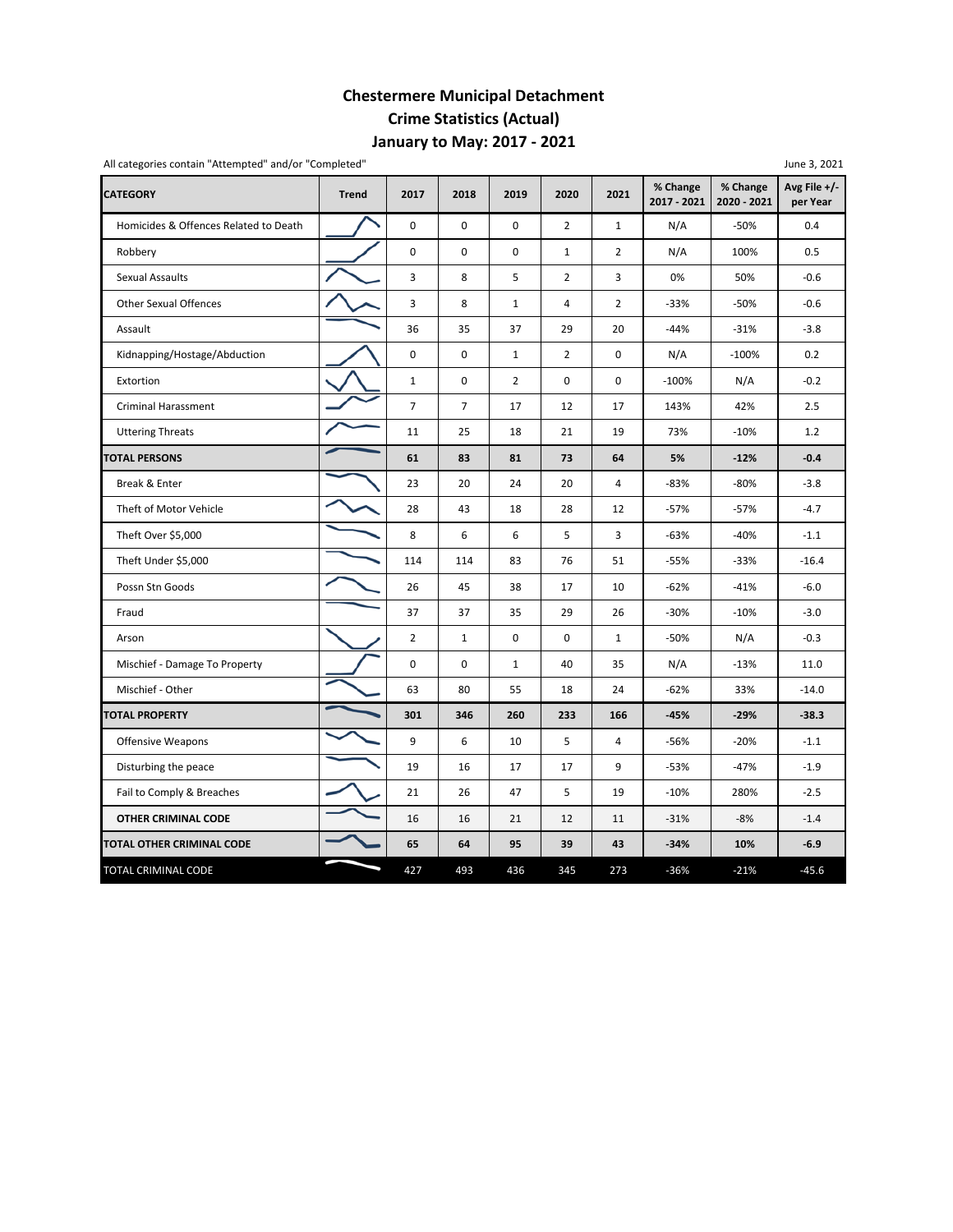## **Chestermere Municipal Detachment Crime Statistics (Actual) January to May: 2017 ‐ 2021**

| All categories contain "Attempted" and/or "Completed" |              |                     |                |                         |                |                |                         |                         | June 3, 2021               |
|-------------------------------------------------------|--------------|---------------------|----------------|-------------------------|----------------|----------------|-------------------------|-------------------------|----------------------------|
| <b>CATEGORY</b>                                       | <b>Trend</b> | 2017                | 2018           | 2019                    | 2020           | 2021           | % Change<br>2017 - 2021 | % Change<br>2020 - 2021 | Avg File $+/-$<br>per Year |
| Drug Enforcement - Production                         |              | 0                   | 0              | 0                       | 0              | 0              | N/A                     | N/A                     | 0.0                        |
| Drug Enforcement - Possession                         |              | 18                  | 19             | $\sqrt{4}$              | $\overline{2}$ | $\mathbf 1$    | $-94%$                  | $-50%$                  | $-5.1$                     |
| Drug Enforcement - Trafficking                        |              | $\overline{2}$      | $\mathbf 1$    | 3                       | $\overline{7}$ | 3              | 50%                     | $-57%$                  | 0.8                        |
| Drug Enforcement - Other                              |              | $\pmb{0}$           | 0              | 0                       | 0              | 0              | N/A                     | N/A                     | 0.0                        |
| <b>Total Drugs</b>                                    |              | 20                  | 20             | $\overline{\mathbf{z}}$ | 9              | 4              | $-80%$                  | -56%                    | $-4.3$                     |
| Cannabis Enforcement                                  |              | $\mathsf{O}\xspace$ | 0              | $\mathbf{1}$            | $\mathbf{1}$   | $\overline{2}$ | N/A                     | 100%                    | 0.5                        |
| Federal - General                                     |              | 3                   | 4              | $\sqrt{4}$              | $\overline{2}$ | 4              | 33%                     | 100%                    | 0.0                        |
| <b>TOTAL FEDERAL</b>                                  |              | 23                  | 24             | 12                      | 12             | 10             | $-57%$                  | $-17%$                  | $-3.8$                     |
| Liquor Act                                            |              | 9                   | 16             | 14                      | 19             | 13             | 44%                     | $-32%$                  | 1.1                        |
| Cannabis Act                                          |              | 0                   | 0              | 5                       | 13             | 8              | N/A                     | $-38%$                  | 2.9                        |
| Mental Health Act                                     |              | 51                  | 33             | 51                      | 47             | 41             | $-20%$                  | $-13%$                  | $-0.6$                     |
| <b>Other Provincial Stats</b>                         |              | 61                  | 63             | 95                      | 89             | 87             | 43%                     | $-2%$                   | 7.8                        |
| <b>Total Provincial Stats</b>                         |              | 121                 | 112            | 165                     | 168            | 149            | 23%                     | $-11%$                  | 11.2                       |
| Municipal By-laws Traffic                             |              | 4                   | $\overline{7}$ | 41                      | 18             | 11             | 175%                    | $-39%$                  | 2.5                        |
| Municipal By-laws                                     |              | 139                 | 140            | 88                      | 131            | 77             | $-45%$                  | $-41%$                  | $-13.3$                    |
| <b>Total Municipal</b>                                |              | 143                 | 147            | 129                     | 149            | 88             | $-38%$                  | $-41%$                  | $-10.8$                    |
| Fatals                                                |              | 0                   | 0              | 0                       | 0              | $\mathbf{1}$   | N/A                     | N/A                     | 0.2                        |
| Injury MVC                                            |              | 11                  | 14             | 13                      | 8              | 11             | 0%                      | 38%                     | $-0.6$                     |
| Property Damage MVC (Reportable)                      |              | 112                 | 106            | 105                     | 68             | 67             | $-40%$                  | $-1%$                   | $-12.8$                    |
| Property Damage MVC (Non Reportable)                  |              | 8                   | 24             | 14                      | 9              | 13             | 63%                     | 44%                     | $-0.5$                     |
| <b>TOTAL MVC</b>                                      |              | 131                 | 144            | 132                     | 85             | 92             | $-30%$                  | 8%                      | $-13.7$                    |
| Roadside Suspension - Alcohol (Prov)                  |              | 0                   | 0              | 0                       | 0              | 18             | N/A                     | N/A                     | 3.6                        |
| Roadside Suspension - Drugs (Prov)                    |              | 0                   | 0              | $\pmb{0}$               | 0              | $\overline{2}$ | N/A                     | N/A                     | 0.4                        |
| <b>Total Provincial Traffic</b>                       |              | 421                 | 1,856          | 3,051                   | 1,652          | 2,313          | 449%                    | 40%                     | 358.0                      |
| <b>Other Traffic</b>                                  |              | 6                   | 11             | 5                       | 13             | 3              | $-50%$                  | $-77%$                  | $-0.4$                     |
| <b>Criminal Code Traffic</b>                          |              | 46                  | 56             | 34                      | 27             | 24             | -48%                    | $-11%$                  | $-7.3$                     |
| <b>Common Police Activities</b>                       |              |                     |                |                         |                |                |                         |                         |                            |
| <b>False Alarms</b>                                   |              | 116                 | 140            | 40                      | 31             | 25             | $-78%$                  | $-19%$                  | $-29.1$                    |
| False/Abandoned 911 Call and 911 Act                  |              | 6                   | 8              | 3                       | 11             | 11             | 83%                     | 0%                      | 1.3                        |
| Suspicious Person/Vehicle/Property                    |              | 77                  | 76             | 104                     | 93             | 65             | $-16%$                  | $-30%$                  | $-0.7$                     |
| Persons Reported Missing                              |              | 13                  | 15             | 18                      | 11             | 8              | -38%                    | -27%                    | $-1.4$                     |
| Search Warrants                                       |              | $\mathbf 0$         | 0              | $\mathbf{1}$            | 3              | $\mathbf{1}$   | N/A                     | $-67%$                  | 0.5                        |
| Spousal Abuse - Survey Code (Reported)                |              | 88                  | 72             | 92                      | 72             | 62             | -30%                    | -14%                    | $-5.2$                     |
| Form 10 (MHA) (Reported)                              |              | $\mathbf 0$         | 0              | $\mathbf 0$             | 17             | 13             | N/A                     | $-24%$                  | 4.3                        |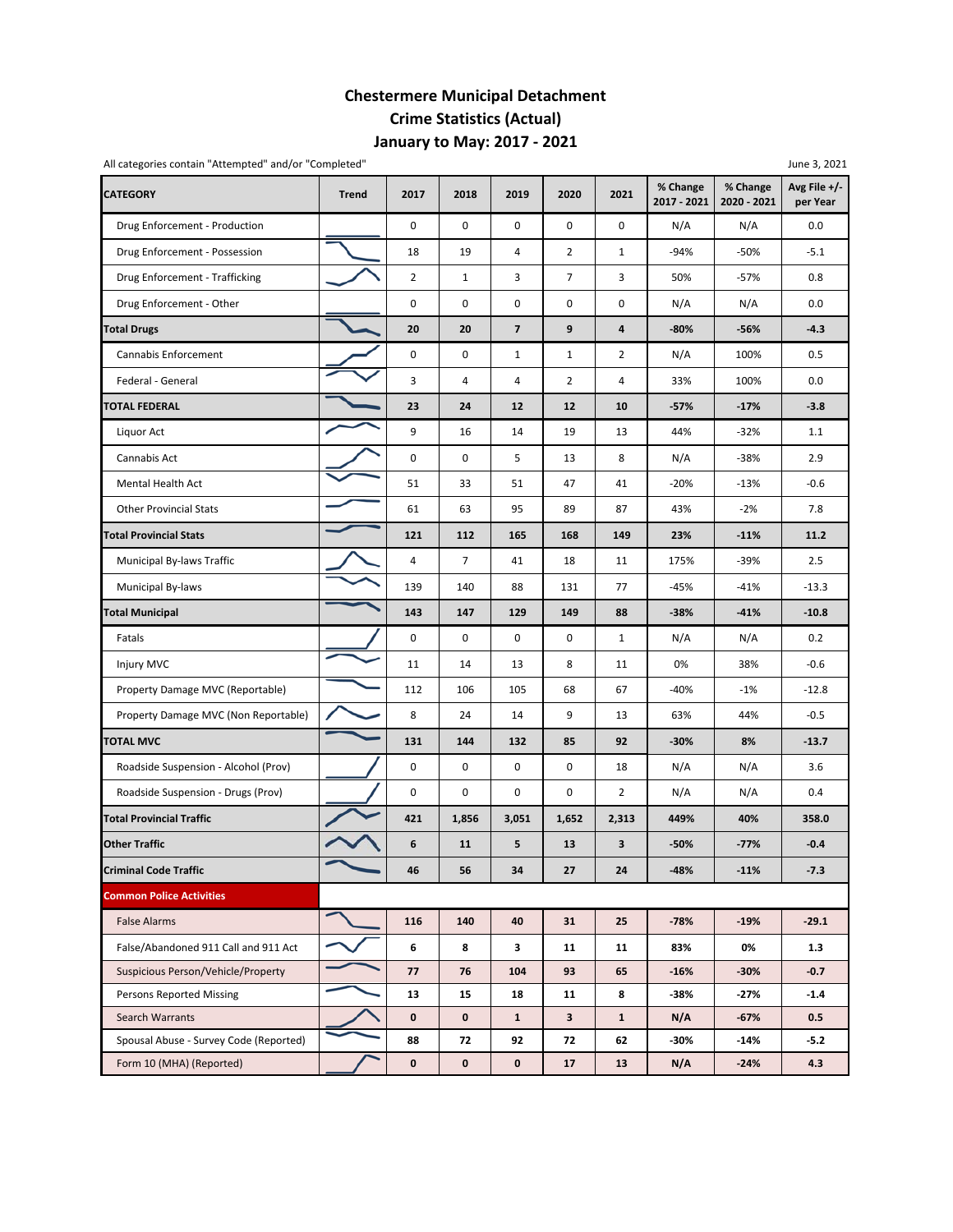## **Chestermere Municipal Detachment Crime Statistics (Actual) May: 2017 ‐ 2021**

| All categories contain "Attempted" and/or "Completed" |              |                         |                |                         |                |                |                         |                         | June 3, 2021               |
|-------------------------------------------------------|--------------|-------------------------|----------------|-------------------------|----------------|----------------|-------------------------|-------------------------|----------------------------|
| <b>CATEGORY</b>                                       | <b>Trend</b> | 2017                    | 2018           | 2019                    | 2020           | 2021           | % Change<br>2017 - 2021 | % Change<br>2020 - 2021 | Avg File $+/-$<br>per Year |
| Homicides & Offences Related to Death                 |              | 0                       | 0              | 0                       | $\overline{2}$ | 0              | N/A                     | $-100%$                 | 0.2                        |
| Robbery                                               |              | 0                       | 0              | 0                       | $\mathbf{1}$   | 0              | N/A                     | $-100%$                 | 0.1                        |
| <b>Sexual Assaults</b>                                |              | 0                       | 0              | $\overline{2}$          | $\mathbf{1}$   | 0              | N/A                     | $-100%$                 | 0.1                        |
| <b>Other Sexual Offences</b>                          |              | 0                       | 0              | 0                       | $\overline{2}$ | $\pmb{0}$      | N/A                     | $-100%$                 | 0.2                        |
| Assault                                               |              | 4                       | 10             | 10                      | 3              | $\overline{4}$ | 0%                      | 33%                     | $-0.7$                     |
| Kidnapping/Hostage/Abduction                          |              | 0                       | $\pmb{0}$      | $\mathbf{1}$            | $\mathbf 0$    | $\pmb{0}$      | N/A                     | N/A                     | 0.0                        |
| Extortion                                             |              | $1\,$                   | 0              | $\pmb{0}$               | $\pmb{0}$      | 0              | $-100%$                 | N/A                     | $-0.2$                     |
| <b>Criminal Harassment</b>                            |              | $\overline{2}$          | 0              | 3                       | 3              | 3              | 50%                     | 0%                      | 0.5                        |
| <b>Uttering Threats</b>                               |              | 4                       | $\overline{7}$ | $\overline{\mathbf{4}}$ | 4              | 5              | 25%                     | 25%                     | $-0.1$                     |
| <b>TOTAL PERSONS</b>                                  |              | 11                      | 17             | 20                      | 16             | 12             | 9%                      | $-25%$                  | 0.1                        |
| Break & Enter                                         |              | 8                       | 6              | 5                       | $\mathbf{1}$   | 0              | $-100%$                 | $-100%$                 | $-2.1$                     |
| Theft of Motor Vehicle                                |              | 8                       | 6              | $\overline{2}$          | $\overline{4}$ | $\mathbf{1}$   | $-88%$                  | $-75%$                  | $-1.6$                     |
| Theft Over \$5,000                                    |              | $\mathbf 1$             | $\overline{2}$ | $\overline{2}$          | $\mathbf 0$    | $\pmb{0}$      | $-100%$                 | N/A                     | $-0.4$                     |
| Theft Under \$5,000                                   |              | 48                      | 37             | 17                      | $\overline{7}$ | 16             | $-67%$                  | 129%                    | $-9.4$                     |
| Possn Stn Goods                                       |              | $\overline{\mathbf{4}}$ | $\overline{2}$ | 13                      | 3              | $\overline{2}$ | $-50%$                  | $-33%$                  | $-0.3$                     |
| Fraud                                                 |              | 8                       | 8              | 5                       | $\overline{7}$ | 3              | $-63%$                  | $-57%$                  | $-1.1$                     |
| Arson                                                 |              | $\overline{2}$          | 0              | $\mathbf 0$             | 0              | $\mathbf 0$    | $-100%$                 | N/A                     | $-0.4$                     |
| Mischief - Damage To Property                         |              | 0                       | 0              | 0                       | 8              | 5              | N/A                     | $-38%$                  | 1.8                        |
| Mischief - Other                                      |              | 21                      | 23             | 15                      | 3              | $\overline{7}$ | $-67%$                  | 133%                    | $-4.8$                     |
| <b>TOTAL PROPERTY</b>                                 |              | 100                     | 84             | 59                      | 33             | 34             | $-66%$                  | 3%                      | $-18.3$                    |
| Offensive Weapons                                     |              | $\mathbf{1}$            | $\mathbf{1}$   | 3                       | $\overline{4}$ | $\overline{4}$ | 300%                    | 0%                      | 0.9                        |
| Disturbing the peace                                  |              | 5                       | 8              | 3                       | 6              | $\mathbf{1}$   | $-80%$                  | $-83%$                  | $-1.0$                     |
| Fail to Comply & Breaches                             |              | 5                       | $\overline{7}$ | 9                       | 0              | $\overline{2}$ | $-60%$                  | N/A                     | $-1.3$                     |
| <b>OTHER CRIMINAL CODE</b>                            |              | 5                       | 6              | $\overline{2}$          | $\overline{4}$ | $\overline{2}$ | $-60%$                  | $-50%$                  | $-0.8$                     |
| TOTAL OTHER CRIMINAL CODE                             |              | 16                      | 22             | 17                      | 14             | 9              | $-44%$                  | $-36%$                  | $-2.2$                     |
| TOTAL CRIMINAL CODE                                   |              | 127                     | 123            | 96                      | 63             | 55             | $-57%$                  | $-13%$                  | $-20.4$                    |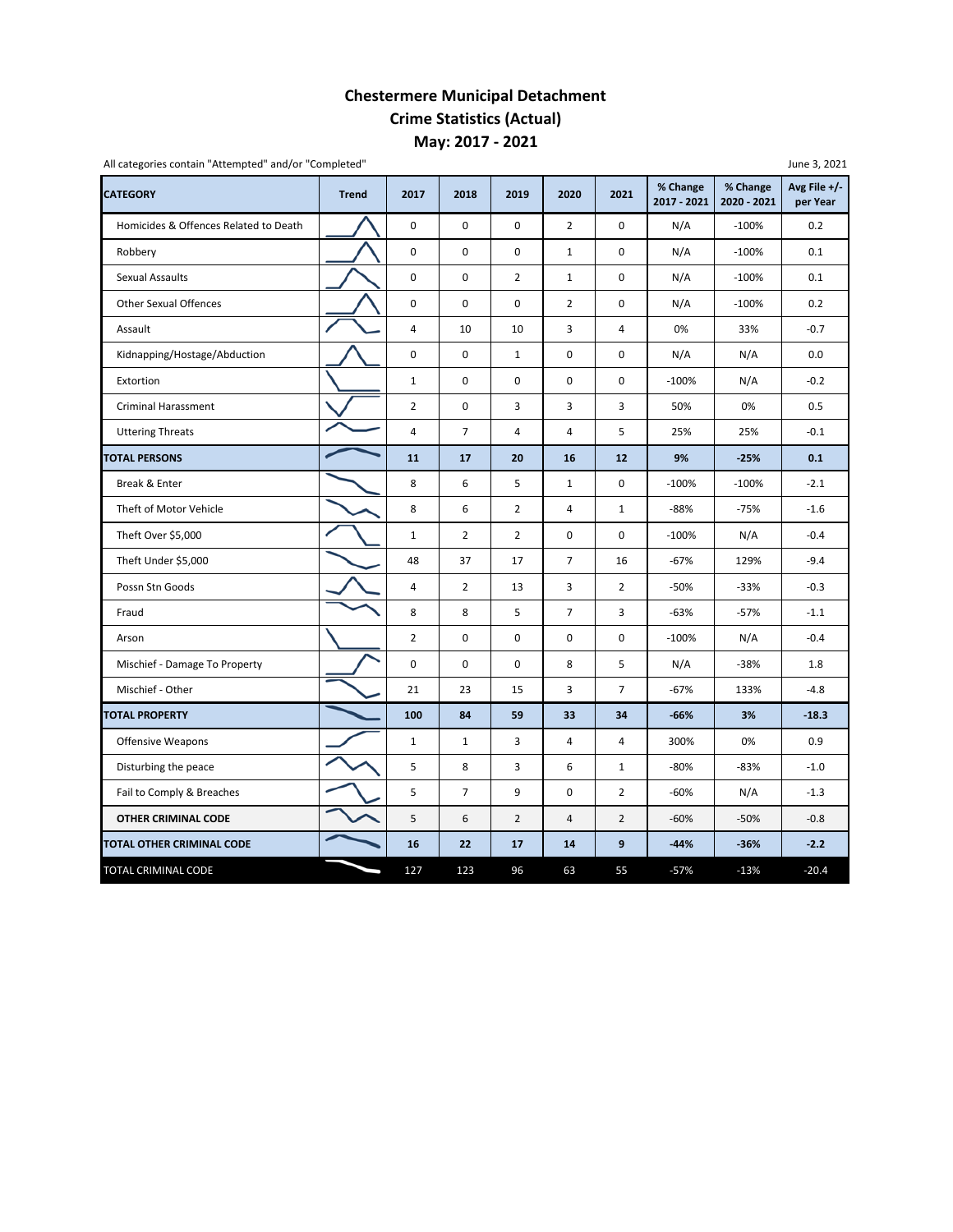### **Chestermere Municipal Detachment Crime Statistics (Actual) May: 2017 ‐ 2021**

| All categories contain "Attempted" and/or "Completed" |              |                         |                |                         |                |                | % Change    | % Change    | June 3, 2021<br>Avg File +/- |  |
|-------------------------------------------------------|--------------|-------------------------|----------------|-------------------------|----------------|----------------|-------------|-------------|------------------------------|--|
| <b>CATEGORY</b>                                       | <b>Trend</b> | 2017                    | 2018           | 2019                    | 2020           | 2021           | 2017 - 2021 | 2020 - 2021 | per Year                     |  |
| Drug Enforcement - Production                         |              | 0                       | 0              | 0                       | 0              | 0              | N/A         | N/A         | 0.0                          |  |
| Drug Enforcement - Possession                         |              | 3                       | 8              | $\mathbf{1}$            | $\mathbf{1}$   | 0              | $-100%$     | $-100%$     | $-1.3$                       |  |
| Drug Enforcement - Trafficking                        |              | $\pmb{0}$               | 0              | $\overline{2}$          | 0              | 0              | N/A         | N/A         | 0.0                          |  |
| Drug Enforcement - Other                              |              | 0                       | 0              | 0                       | $\pmb{0}$      | 0              | N/A         | N/A         | 0.0                          |  |
| <b>Total Drugs</b>                                    |              | $\overline{\mathbf{3}}$ | 8              | 3                       | $\mathbf{1}$   | $\mathbf 0$    | $-100%$     | $-100%$     | $-1.3$                       |  |
| Cannabis Enforcement                                  |              | 0                       | 0              | 0                       | 0              | 0              | N/A         | N/A         | 0.0                          |  |
| Federal - General                                     |              | 0                       | $\overline{2}$ | $\mathbf{1}$            | 0              | 0              | N/A         | N/A         | $-0.2$                       |  |
| <b>TOTAL FEDERAL</b>                                  |              | 3                       | 10             | 4                       | $\mathbf{1}$   | $\pmb{0}$      | $-100%$     | $-100%$     | $-1.5$                       |  |
| Liquor Act                                            |              | $\overline{2}$          | 3              | $1\,$                   | 3              | 3              | 50%         | 0%          | 0.2                          |  |
| Cannabis Act                                          |              | 0                       | 0              | 0                       | $\overline{2}$ | $\overline{2}$ | N/A         | 0%          | 0.6                          |  |
| <b>Mental Health Act</b>                              |              | 11                      | $\overline{7}$ | 8                       | 8              | 11             | 0%          | 38%         | 0.1                          |  |
| <b>Other Provincial Stats</b>                         |              | 20                      | 17             | 42                      | 40             | 25             | 25%         | $-38%$      | 3.3                          |  |
| <b>Total Provincial Stats</b>                         |              | 33                      | 27             | 51                      | 53             | 41             | 24%         | $-23%$      | 4.2                          |  |
| Municipal By-laws Traffic                             |              | 0                       | $\mathbf{1}$   | 9                       | $\overline{2}$ | $\overline{2}$ | N/A         | 0%          | 0.5                          |  |
| Municipal By-laws                                     |              | 42                      | 38             | 17                      | 39             | 17             | $-60%$      | -56%        | $-4.9$                       |  |
| <b>Total Municipal</b>                                |              | 42                      | 39             | 26                      | 41             | 19             | $-55%$      | $-54%$      | $-4.4$                       |  |
| Fatals                                                |              | 0                       | 0              | 0                       | 0              | 0              | N/A         | N/A         | 0.0                          |  |
| Injury MVC                                            |              | $\overline{2}$          | 3              | $\mathbf{1}$            | $\mathbf{1}$   | 5              | 150%        | 400%        | 0.4                          |  |
| Property Damage MVC (Reportable)                      |              | 21                      | 20             | 17                      | 12             | 11             | -48%        | -8%         | $-2.8$                       |  |
| Property Damage MVC (Non Reportable)                  |              | 0                       | 3              | 3                       | $\mathbf{1}$   | $\mathbf 1$    | N/A         | 0%          | 0.0                          |  |
| <b>TOTAL MVC</b>                                      |              | 23                      | 26             | 21                      | 14             | 17             | $-26%$      | 21%         | $-2.4$                       |  |
| Roadside Suspension - Alcohol (Prov)                  |              | 0                       | 0              | 0                       | 0              | 7              | N/A         | N/A         | 1.4                          |  |
| Roadside Suspension - Drugs (Prov)                    |              | 0                       | 0              | 0                       | $\pmb{0}$      | 0              | N/A         | N/A         | 0.0                          |  |
| <b>Total Provincial Traffic</b>                       |              | 135                     | 427            | 790                     | 96             | 371            | 175%        | 286%        | 14.1                         |  |
| <b>Other Traffic</b>                                  |              | $\overline{2}$          | $\overline{2}$ | $\mathbf{1}$            | $\overline{2}$ | 0              | $-100%$     | $-100%$     | $-0.4$                       |  |
| <b>Criminal Code Traffic</b>                          |              | 11                      | 18             | $\overline{\mathbf{z}}$ | $\overline{2}$ | 4              | $-64%$      | 100%        | $-3.0$                       |  |
| <b>Common Police Activities</b>                       |              |                         |                |                         |                |                |             |             |                              |  |
| <b>False Alarms</b>                                   |              | 23                      | 34             | 4                       | $\overline{7}$ | 6              | $-74%$      | $-14%$      | $-6.1$                       |  |
| False/Abandoned 911 Call and 911 Act                  |              | $\mathbf{2}$            | 1              | 2                       | $\mathbf{1}$   | 3              | 50%         | 200%        | 0.2                          |  |
| Suspicious Person/Vehicle/Property                    |              | 21                      | 23             | 19                      | 15             | 4              | $-81%$      | $-73%$      | $-4.2$                       |  |
| Persons Reported Missing                              |              | 4                       | $\mathbf{1}$   | 6                       | $\mathbf{1}$   | 1              | -75%        | 0%          | $-0.6$                       |  |
| Search Warrants                                       |              | $\mathbf 0$             | 0              | 0                       | $\mathbf{3}$   | 0              | N/A         | $-100%$     | 0.3                          |  |
| Spousal Abuse - Survey Code (Reported)                |              | 25                      | 22             | 16                      | 16             | 7              | -72%        | -56%        | $-4.2$                       |  |
| Form 10 (MHA) (Reported)                              |              | $\mathbf 0$             | $\mathbf 0$    | 0                       | $\mathbf{3}$   | 6              | N/A         | 100%        | 1.5                          |  |